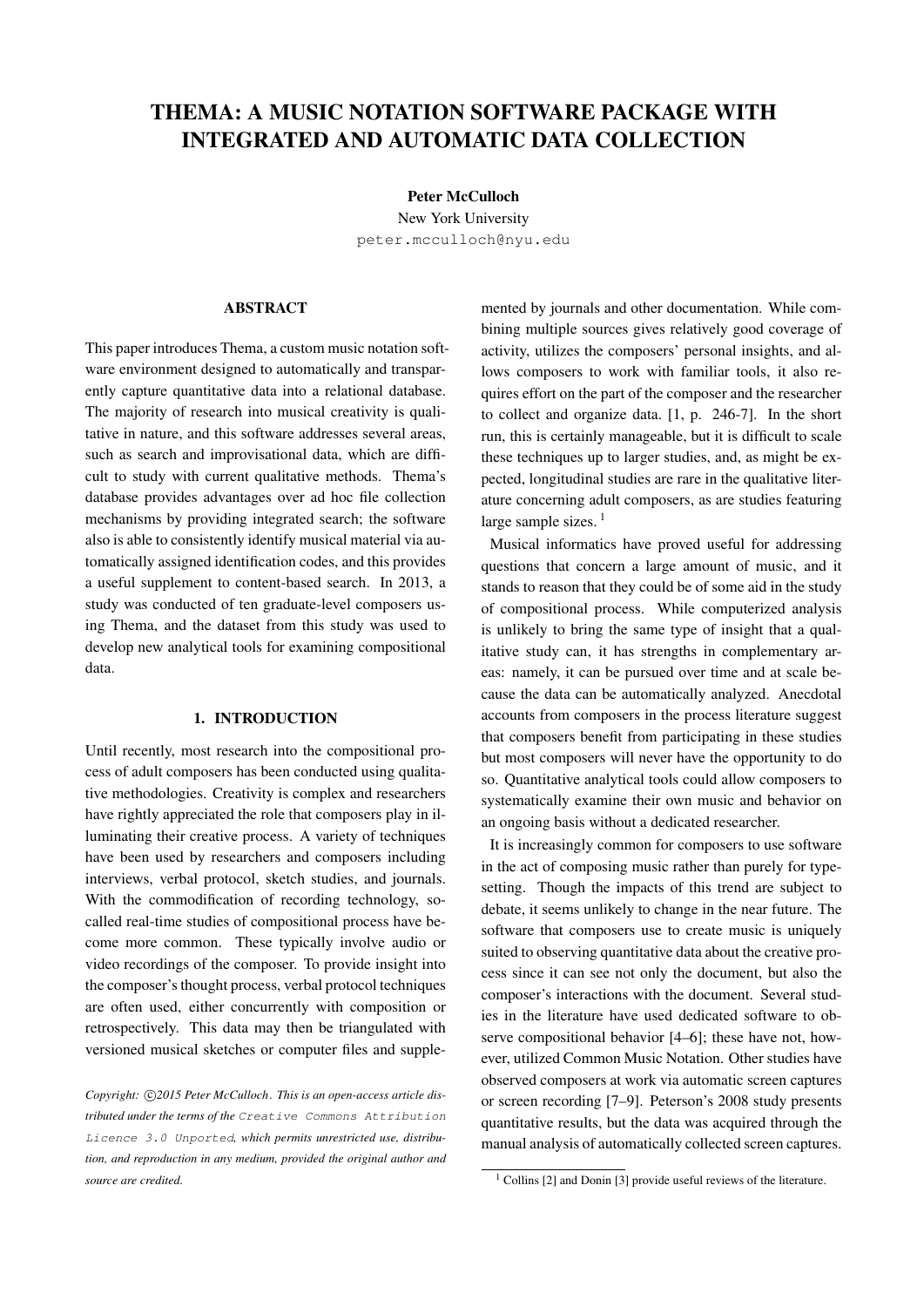#### 2. PREVIOUS AND RELATED WORK

A few projects have used custom software to study compositional process. Otto Laske and Barry Truax used the Observer I program to observe children making music with a synthesizer [\[4\]](#page-5-1). Maude Hickey wrote a program to study creativity in children [\[5\]](#page-5-7). The QSketcher research project at IBM developed an environment for film music composition that automatically recorded and organized improvisational material, and maintained a persistent view of its environment. [\[10\]](#page-5-8). Recently, Chris Nash created re-ViSiT, a free "tracker"-style audio plugin that captured usage data [\[6\]](#page-5-2). He used the software to collect data from over 1,000 musicians; his is by far the largest sample size in this area, but his data set does not include the music that his subjects created.

In considering the use of quantitative data for studying compositional process, it is helpful to consider existing infrastructure for storing data. Standardized open file formats have been a boon to music informatics researchers as they allow musical data to be examined independently of the program that created the data. This is helpful since designing music notation software is a time-intensive task, and standard file formats provide some degree of interoperability between programs. At present, however, there is no standard for how a music notation program should operate, and that also means that standard music file formats such as MusicXML include very little, if any, information outside that already present in the score such as how the composer is using the program or improvisational MIDI data. Additionally, our ability to understand how multiple versions of a score are related depends on effective comparison algorithms. Though comparison works for simple additions and deletions, it becomes less useful as the composer's actions become more dispersed across time.

As an alternative to an ad hoc approach to data collection which combines multiple data formats such as MusicXML and SMF and exists separately from the music software, there is a good argument to be made for an integrated data collection system which operates from within the software used to create the music. Such a system would have a greater understanding of how its constituent elements relate and would be able to integrate the information it collects into its operation. This capability could also be materially useful to composers, particularly in its ability to bridge the gap between improvisational development and transcription. There are certainly drawbacks to such a system, most notably, in that it ties the composer's work to a particular software. Nevertheless, it allows access to data which is not well-served by existing methods; this data may provide insight outside of that available in score and MIDI data.

# 3. THEMA

Thema is a music notation software environment, written using the Java Music Specification Language's JScore package [\[11\]](#page-5-9), that has been purpose-built for automatic data collection. On the surface, Thema is designed to operate in a manner similar to existing music notation software. Note entry occurs in step-entry mode, optionally with MIDI input, and most functions in the interface are available via keyboard shortcuts, including score playback. Selections may be made with the mouse, and a variety of commands such as transposition and clipboard operations are available. Thema has two different playback modes: cursor and selection; cursor mode plays the score from the current cursor location, while selection mode plays back only the selected material. Like ENP [\[12\]](#page-5-10), Thema can make use of non-contiguous selections in the score, and this includes playback operations. Thema's musical representation is relatively limited relative to other software in the field such as Bach [\[13\]](#page-5-11) and ENP. It cannot, for instance, represent nested tuplets, and it does not support breakpoint function notation or proportional notation in editing.

Thema, like JScore, allows the user to operate on rhythm in relative units via doubling and halving operations, and this works for both selections as well as for setting the cursor's duration. This latter aspect is useful in that it does not require the composer to remember specific key mappings for durations, though those are also available. In step-entry mode, the user may also select a rhythmic motive and then use its durations and ties as a source sequence for a new stream of notes, as shown in figure [1.](#page-1-0) This simplifies the entry of repetitive figures such as dotted eighth and sixteenth note pairs. Additionally, the composer may advance to an arbitrary position within the sequence or reset to the beginning, and this allows for greater flexibility in applying the current sequence without requiring changes to its content; this can be useful, for example, in creating rhythmic ostinato figures in fluctuating meters.

<span id="page-1-0"></span>

Figure 1. Step entry with rhythmic sequence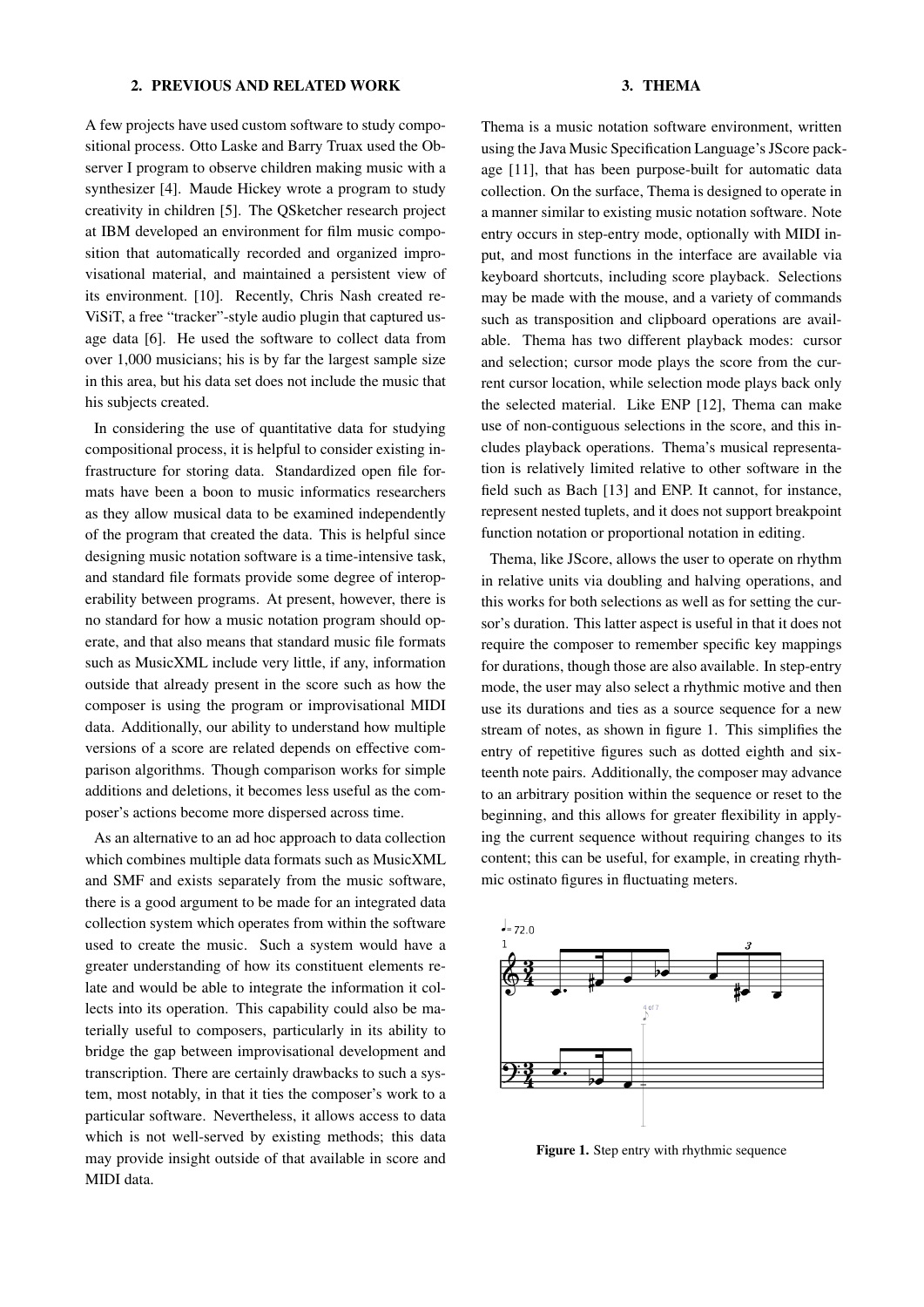# 3.1 Storage

By design, Thema focuses on automatically and transparently capturing low-level data at a fine time granularity. Where possible, data is stored as it is captured, and all entries are stored with time stamps at millisecond resolution. In order to enable frequent storage, Thema models the score, as well as the state of the program, as a collection of tables within a relational database, and only stores material that has changed over subsequent states. The database maintains previous versions of edited items so that all past states of an item are reachable. In order to easily identify multiple versions of an item across time, each item is tagged with a unique, automatically generated permanent identifier which is consistent across all versions of the item.

Storage in Thema is tightly integrated into to the workings of the program, and it occurs as the result of actions by the composer, instead of at an arbitrary time interval. This makes it easier to discern the composer's actions in the data stream, since any entry in the database is present as the direct result of the composer's actions; it also prevents multiple actions from being condensed into a single entry, as might occur when saving at a particular time interval. A command identifies elements which may have been intentionally changed, and the program proceeds to discern whether those elements were actually changed, as well as any changes to surrounding elements which may have occurred as a result. For example, changing the duration of the first note in the measure has the effect of changing the starting times of subsequent notes within the measure.

#### 3.2 Data Representation

Thema represents the structure of the score in a straightforward, hierarchical fashion: a score contains measures, measures contain staves, staves contain tracks, and tracks contain notes. Following normalized database practices, objects within that hierarchy only reference the class of objects immediately above them in the hierarchy, with the exception that all objects maintain a reference to their con-taining score.<sup>[2](#page-2-0)</sup> For example, when storing a note in the database, a reference is stored to its track's identifier, but not to its containing staff or measure. This insulates lower level objects from being affected by changes in higherlevel objects such as the insertion of a measure earlier in the piece.

With a score changing over time, the amount of data that could be stored is potentially large. It would be inefficient to store the entire document for a small change, so Thema stores only objects that have changed. On load, it reassembles the score from the desired version. This is different than a diff-based approach because the state of the entire score across time is visible to search functions without the need for derivation. Accessing earlier versions of a score is as efficient as loading the current score, and it is simple to make comparisons across versions. When undoing commands or reverting to a previous state of the score, the state of the score at the desired moment is loaded from the database and then made current. A detailed description of this mechanism is provided in [\[14,](#page-6-0) p.85-109]; one interesting feature of this design is that though it appears to operate like a conventional undo-redo stack, all past states are accessible.

# 3.3 Processes

Processes are the primary unit of work within Thema. Any action that the composer initiates within the program creates a timestamped entry in the process table, and each entry represents a state in the score or the environment, with the exception of MIDI data, which is stored independently of process information. This distinction is made because the volume of MIDI data is considerable, and may happen in parallel with other actions. MIDI data is recorded with a time stamp, and may be combined with the process table data via an SQL join.

Thema separates processes into two categories: score and environment. Score processes alter the content of the score whereas environment actions, such as adjusting the viewable area, playing back the score, and making drag selections with the mouse, do not. With score processes, the program also records whether or not a command had any effect, e.g., the user attempting to transpose a rest or make a deletion when the cursor is in a blank measure. This allows the program to skip over commands which had no impact when undoing, and also makes it possible to remove empty operations from consideration for analysis.

## 3.4 Separation of Identity from State

Whether using qualitative or quantitative data, working with multiple versions of a single score often can lead to reference problems. The score is not static over time in these situations, but most of our musical terminology for labeling material depends on it being so. For example, a label such as "the first A5 in measure 7" is tied inextricably to its current state. If the note is transformed, or measures are added in front of it, it is no longer an accurate descriptor. Adding timing information makes it easier to find the particular material as it existed at the moment, but it does not provide a sense of its identity across time. Labeling systems may be used where the software supports it, but these depend on the composer or the researcher to main-

<span id="page-2-0"></span><sup>&</sup>lt;sup>2</sup> A database can contain multiple scores, and by explicitly filtering based on the score, queries run an order of magnitude faster.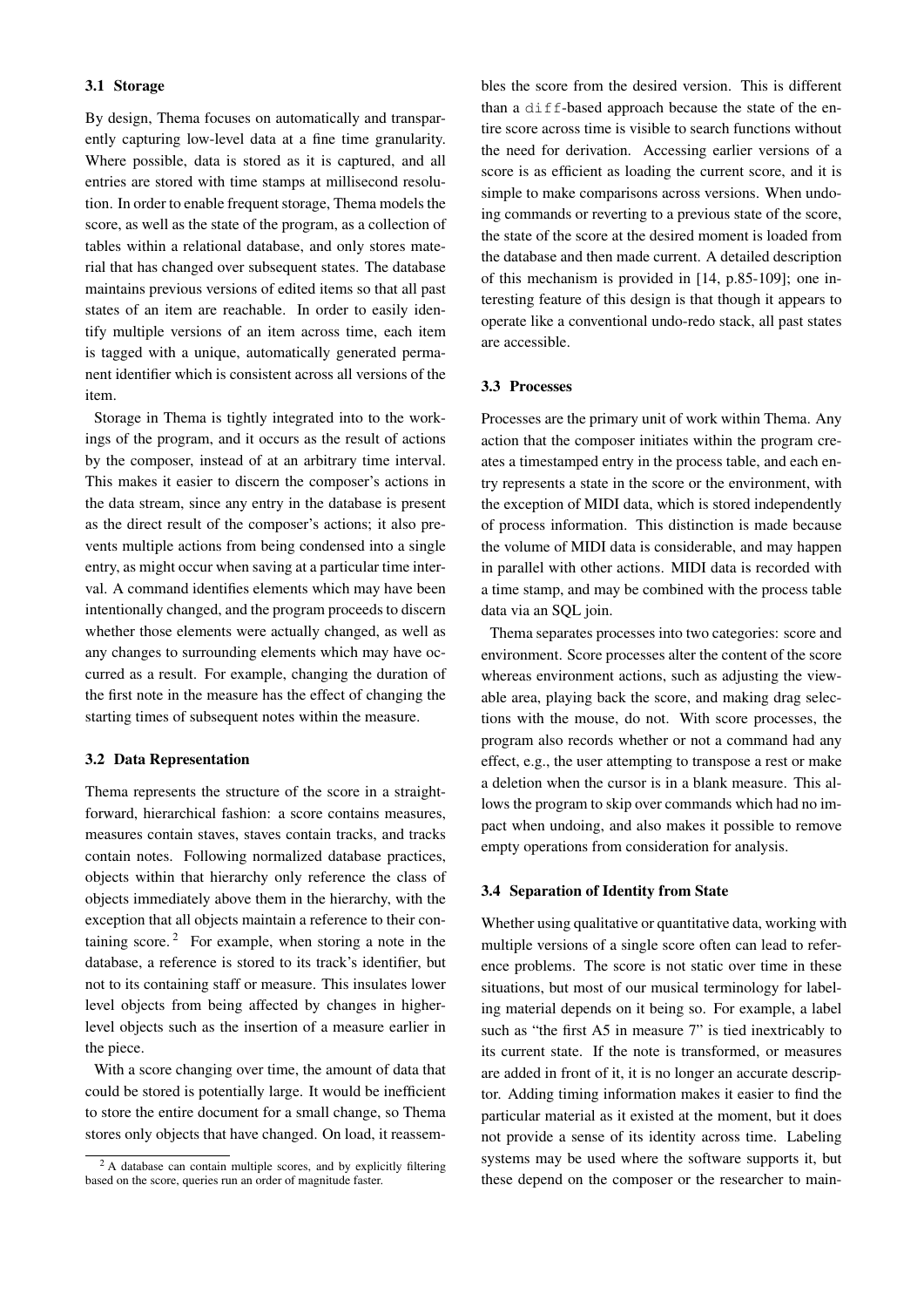tain consistency, as indicated by David Collins notes in his long-term study of compositional process [\[1\]](#page-5-0).

Rather than identifying material in the score based on mutable state, it is a better approach to use a permanent identifier that is decoupled from state, e.g., "note #1273". In relational database design, synthetic keys are preferred over natural keys for this same reason in that they preserve the unique identity of a row even when its values change. By using a synthetic key to identify notes and other objects, continuity across time is preserved. It also makes it simple to compare different versions of the same passage which are separated by a large amount of time. This does not preclude searches based on content or comparison, but it reduces dependency on comparison. It is worth noting, however, that this approach is only practical in a situation where the program automatically manages this information.

Thema identifies material by using unique identification numbers. Each object in the score has a unique, permanent identifier as well as a version number. The first value is static and identifies an object across time; it is also guaranteed to be unique across object classes, e.g., for a note with the identifier #1273, no other objects in the database will share the same identifier, even across scores. The second value indicates the specific version of the object within the database table; each version occupies a row in the table. The permanent identifier decouples an object's identity from its state which allows searches to be conducted on the basis of identity rather than musical content. Search based on comparison is certainly still possible, but it is not necessary in order to locate material across time. This is useful because identity-based searches will typically run several orders of magnitude more rapidly than comparisonbased ones; for example, it is much simpler to find the history of a particular group of notes by searching for rows with corresponding identifiers than it is to compare thousands of iterations of a score.

### 3.5 Attribution and Context

When storing data, it is useful not only to be able to identify changed material but also to know how the changes were effected. For example, a "cut" operation is identical to a "clear" operation in terms of the difference between successive states in the score; in the case of a "cut" command, however, it is likely that the material may reemerge as the result of a "paste" command, and it is helpful to identify this relationship as it indicates a larger cognitive process. In this example, Thema will not only indicate the command type during storage, but it will also store a set of parent-child relationships between the source and destination materials so that the link between the two states of the score—however distant—is maintained. The software also

records the context of the program, including the location of the cursor, any selections in the score, the current state of playback, and so forth.

Additionally, in storing objects, Thema makes a distinction between directly edited objects and objects that have changed state as a result of edits to other objects. For example, a change in the duration of a note appearing at the beginning of the measure would affect the state of subsequent notes; the first note would be considered to be directly edited, while the other notes would be marked as indirectly edited in the database. Similarly, deleting a measure causes the measure numbers of all subsequent measures to be decremented. By indicating the target of the operation, Thema reduces ripple effects in the data and provides a more accurate picture of the composer's actions.

#### 3.6 Model Objects

Latency can be a challenge for object-oriented applications which use databases for storage. If an object changes before it is correctly stored, the values in the database could become inconsistent with the program values. At the same time, it is important that the user interface for the program is responsive to its user, so it is also impractical to delay processing user input while storage is occuring. To address this problem, Thema uses immutable data objects between the application logic and the database. For object in the score or the environment, the program maintains an immutable data model of each object's current state, e.g., a Note object contains a reference to a NoteModel object.<sup>[3](#page-3-0)</sup> When an object may have changed as the result of a command, a new model is constructed and compared against the previous state; if different, the new model is added to the storage queue and replaces the previous model. Though the construction of models increases memory requirements, it also allows storage to safely proceed in a separate thread from the user interface, ensuring responsiveness while maintaining data integrity. Because the model objects cannot change once created, they may also be safely cached in memory in order to accelerate loading when undoing or redoing actions in the score. Each model has two fields titled process and kill process. These fields serve to mark the lifespan of the specific model. Figure [3](#page-4-0) and table [1](#page-4-1) show an example of the lifecycle of models in Thema.

#### 4. DATASET

In order to establish a dataset for studying compositional process data collected in Thema, a study was conducted at New York University with ten graduate-level composers creating piano pieces using the software. Subjects were

<span id="page-3-0"></span> $3$  For a useful discussion of the virtues of immutability, see [\[15\]](#page-6-1).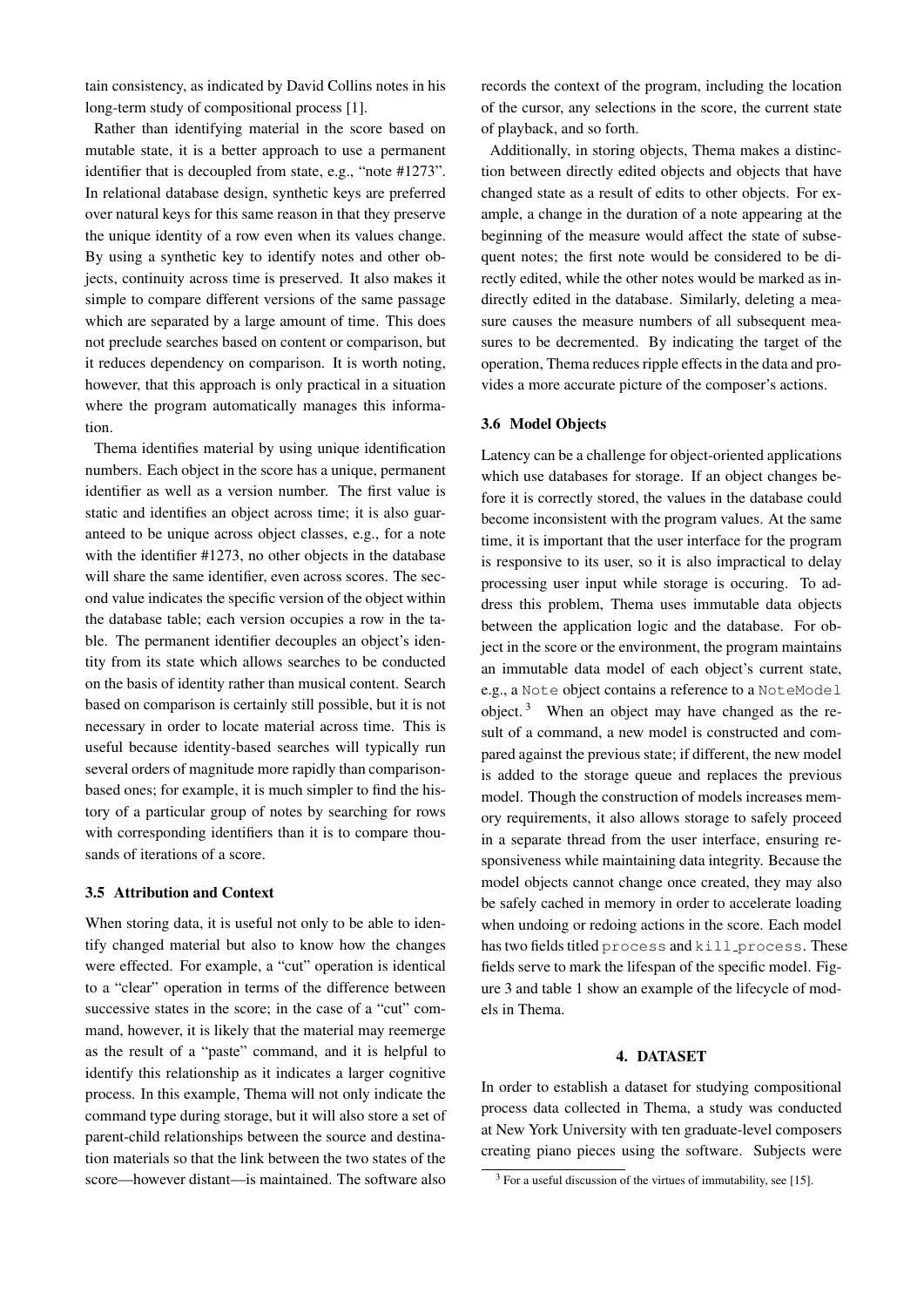

Figure 2. Entities, models, and the database

<span id="page-4-0"></span>

Figure 3. Timeline

introduced to the software via a tutorial session, and were then asked to notate a brief excerpt from Bartok's *Mikrokosmos*; the excerpt was selected because it would require users to perform a variety of tasks, handling time-signature changes, articulations, and multiple voices within a staff. Following this, the remainder of the four-hour session was spent composing a short piano piece for an intermediatelevel performer in a style of the composer's choosing. This controlled setting ensured that participants had access to a full-size MIDI keyboard and were able to receive technical support if they had questions about the software. While this arrangement is not ideal from the standpoint of naturalism, it ensured that the data was captured reliably and that composers were able to use the program, and the knowledge gained will allow for future, less-restrictive studies to proceed. Though the composers had relatively little time to work with the software, all of the composers were able to complete the study. At the end of the session, the composers provided a segmentation of the work, indicating major sections, as well as any smaller subdivisions. The composers were compensated for their time and agreed to release their work and data under a Creative Commons license with the option of being attributed for their work or remaining anonymous. [4](#page-4-2)

In addition to capturing quantitative data, Thema also recorded screen captures for every entry in the process table. The bounding-box coordinates for currently visible notes, dynamics, and articulations were also stored into a table in the database. This makes it possible to create graphical overlays on the score images without having to use the program itself, and provides a simple means of rapidly browsing through past states of the score. Nonlinear browsing and montaging can be realized via database queries, e.g., "select all activity within a two-minute win-

<span id="page-4-1"></span>

| entity | id  | process | kill_process |
|--------|-----|---------|--------------|
| 127    | 439 | 239     | 245          |
| 133    | 440 | 239     | 247          |
| 127    | 441 | 245     | 253          |
| 145    | 442 | 245     | nu11         |
| 133    | 443 | 247     | 250          |
| 127    | 444 | 253     | null         |

Table 1. Entity states from fig. [3](#page-4-0) as represented in the database.

dow of a clipboard operation" or "show all versions of the selected passage."

## 5. VISUALIZATIONS

Thema contains a suite of visualizations in a variety of formats for examining compositional data. These visualizations can be synchronized together via a central time slider. For example, one window might contain the score at the time indicated by the slider, while another window displays the structure of the score over the course of a two hour sliding window, and a third window contains a score which displays incoming pitches from the MIDI keyboard in a two minute window. Each window can also contain multiple graphical overlays, such as, for example, showing the location in the score and duration of playback superimposed on the long-term structural view. Thema also features an API for developing user-defined graphical overlays.

The score overlay section of the API allows programmers to access the drawing subroutines for notes in the score. Figure [4](#page-4-3) shows a heat map of the composer's edit activity superimposed on the score.

<span id="page-4-3"></span>

Figure 4. Heatmap Overlay

In figure [5,](#page-5-12) the arrows between pairs of notes indicate pairs of notes that were edited in close time proximity to each other. The weight of the line is proportional to the number of times they were edited as well as how closely in time they were edited, with simultaneous edits producing thicker lines. As can be seen, the notes in the first two measures are densely connected to each other; they are also connected to the previous (unseen) measure. The notes in the last measure, however, are not connected to the notes in the prior measures, indicating that they were never edited in close time proximity to the notes in the second measure.

<span id="page-4-2"></span><sup>4</sup> The terms of the license are available at [https:]( https://creativecommons.org/licenses/by-nc-sa/4.0/) [//creativecommons.org/licenses/by-nc-sa/4.0/]( https://creativecommons.org/licenses/by-nc-sa/4.0/)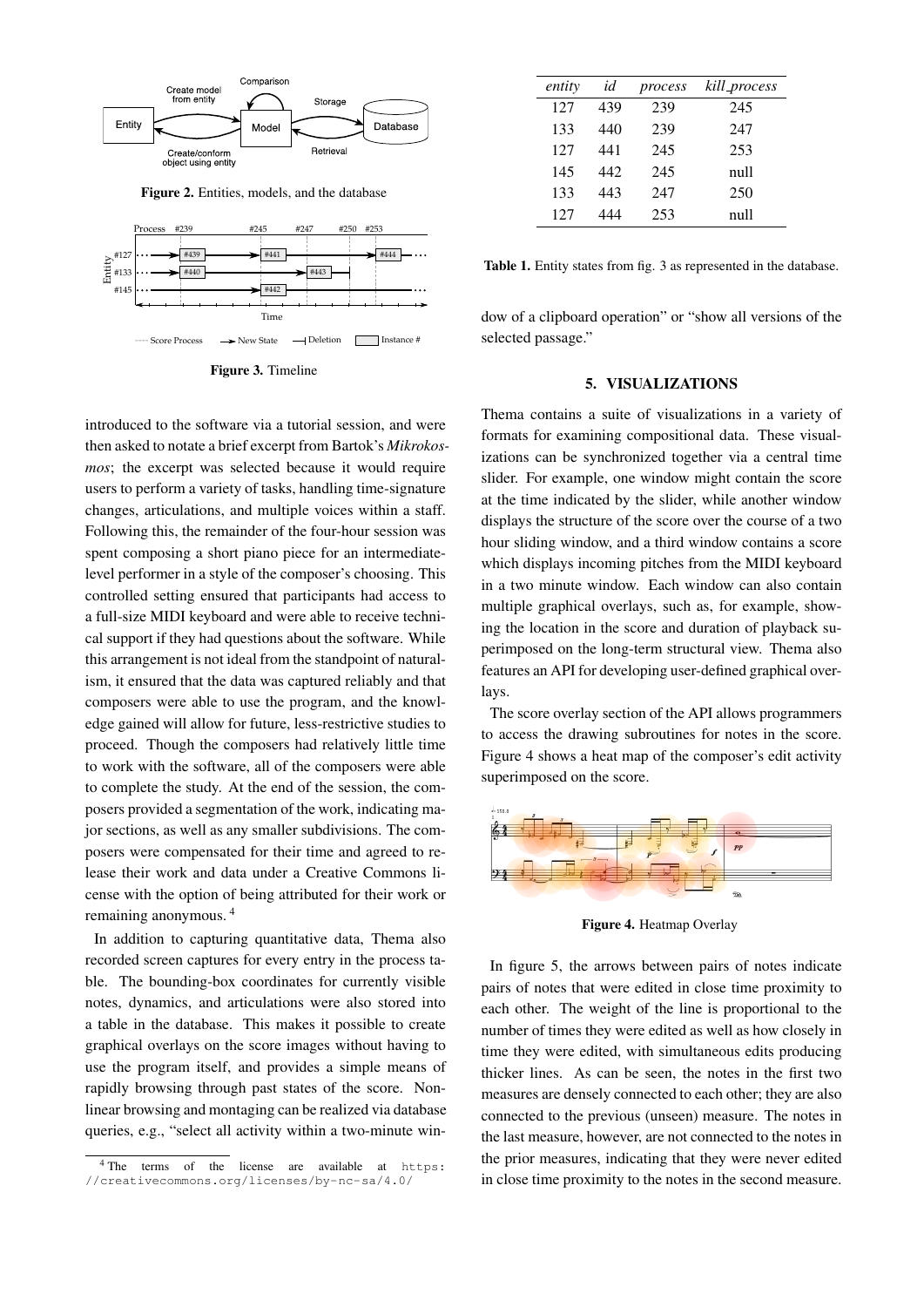<span id="page-5-12"></span>

This location is also one of the major boundaries in the

score indicated by the composer.

Figure 5. Edit Time Connections Overlay

Observations such as this inspired the development of a novel pitch-agnostic boundary detection algorithm, de-scribed in [\[14,](#page-6-0) p.183-190]. The algorithm operates on the premise that low-level musical boundaries parallel boundaries in the composer's process as represented by edit times; similarly, areas of musical continuity in the score are more likely to be closely related in terms of editing time. While the premise is naive, when tested against the boundaries indicated by the composers, the algorithm achieved surprisingly respectable results. Future work will address the algorithm and its parameters in depth, and compare the segments found via this method against those found by content-based algorithms.

## 6. CONCLUSIONS AND FUTURE WORK

The sample size from the NYU study is small, but it demonstrates that Thema can be an effective tool for research. More data in this area is needed, particularly in tandem with current qualitative methods. The planned public release of the software in the Fall of 2015 will allow composers to experiment with the program over time and in a naturalistic setting, with the option of sharing their data with researchers. Development is also underway on a wrapper written in Python to convert Thema's data into Music21 streams and this will provide access for other researchers in computational musicology.

Low-level musical behavior has not as yet received much attention in the compositional process literature, and it is hoped that this tool will provide a new means for studying it and, in so doing, allow compositional process research to connect to existing research in computational musicology.

#### Acknowledgments

Thanks to Robert Rowe, Juan Pablo Bello, Elizabeth Hoffman, Panayotis Mavromatis, and Sarah Marlowe for their help, as well as to the composers who gave of their time and talents in the study.

## 7. REFERENCES

<span id="page-5-0"></span>[1] D. Collins, "Real-time tracking of the creative music composition process," *Digital Creativity*, vol. 18, no. 4, pp. 239–256, 2007.

- <span id="page-5-5"></span>[2] ——, "A synthesis process model of creative thinking in music composition," *Psychology of Music*, vol. 33, no. 2, pp. 193–216, 2005.
- <span id="page-5-6"></span>[3] N. Donin, "Empirical and historical musicologies of compositional processes: Towards a crossfertilisation," in *The Act of Musical Composition : Studies in the Creative Process*, D. Collins, Ed. Ashgate Publishing, 2012, ch. 1, pp. 1–26.
- <span id="page-5-1"></span>[4] B. Truax, "For Otto Laske: A communicational approach to computer sound programs," *Journal of Music Theory*, vol. 20, no. 2, pp. 227–300, 1976.
- <span id="page-5-7"></span>[5] M. Hickey, "Qualitative and quantitative relationships between children's creative musical thinking processes and products," Ph.D. dissertation, Northwestern University, 1995.
- <span id="page-5-2"></span>[6] C. Nash, "Supporting virtuosity and flow in computer music," Ph.D. dissertation, University of Cambridge, 2012.
- <span id="page-5-3"></span>[7] J. Peterson and E. Schubert, "Music notation software: Some observations on its effects on composer creativity," *Proceedings of ICoMCS December*, p. 127, 2007.
- [8] J. Peterson, "Computer notation-based music composition and the delayed introduction of musical expression markings," *Journal of Education, Informatics and Cybernetics*, vol. 1, no. 3, pp. 37–41, 2008.
- <span id="page-5-4"></span>[9] B. Eaglestone, N. Ford, G. J. Brown, and A. Moore, "Information systems and creativity: an empirical study," *Journal of Documentation*, vol. 63, no. 4, pp. 443–464, 2007.
- <span id="page-5-8"></span>[10] S. Abrams, R. Bellofatto, R. Fuhrer, D. Oppenheim, J. Wright, R. Boulanger, N. Leonard, D. Mash, M. Rendish, and J. Smith, "QSketcher: an environment for composing music for film," in *International Computer Music Conference*, 2001.
- <span id="page-5-9"></span>[11] N. Didkovsky and P. L. Burk, "Java music specification" language, an introduction and overview," in *Proceedings of the International Computer Music Conference (ICMC)*. Havana: International Computer Music Association, 2001, pp. 123–126.
- <span id="page-5-10"></span>[12] M. Kuuskankare and M. Laurson, "Expressive notation" package," *Computer Music Journal*, vol. 30, no. 4, pp. 67–79, 2006.
- <span id="page-5-11"></span>[13] A. Agostini and D. Ghisi, "Bach: an environment for computer-aided composition in max," in